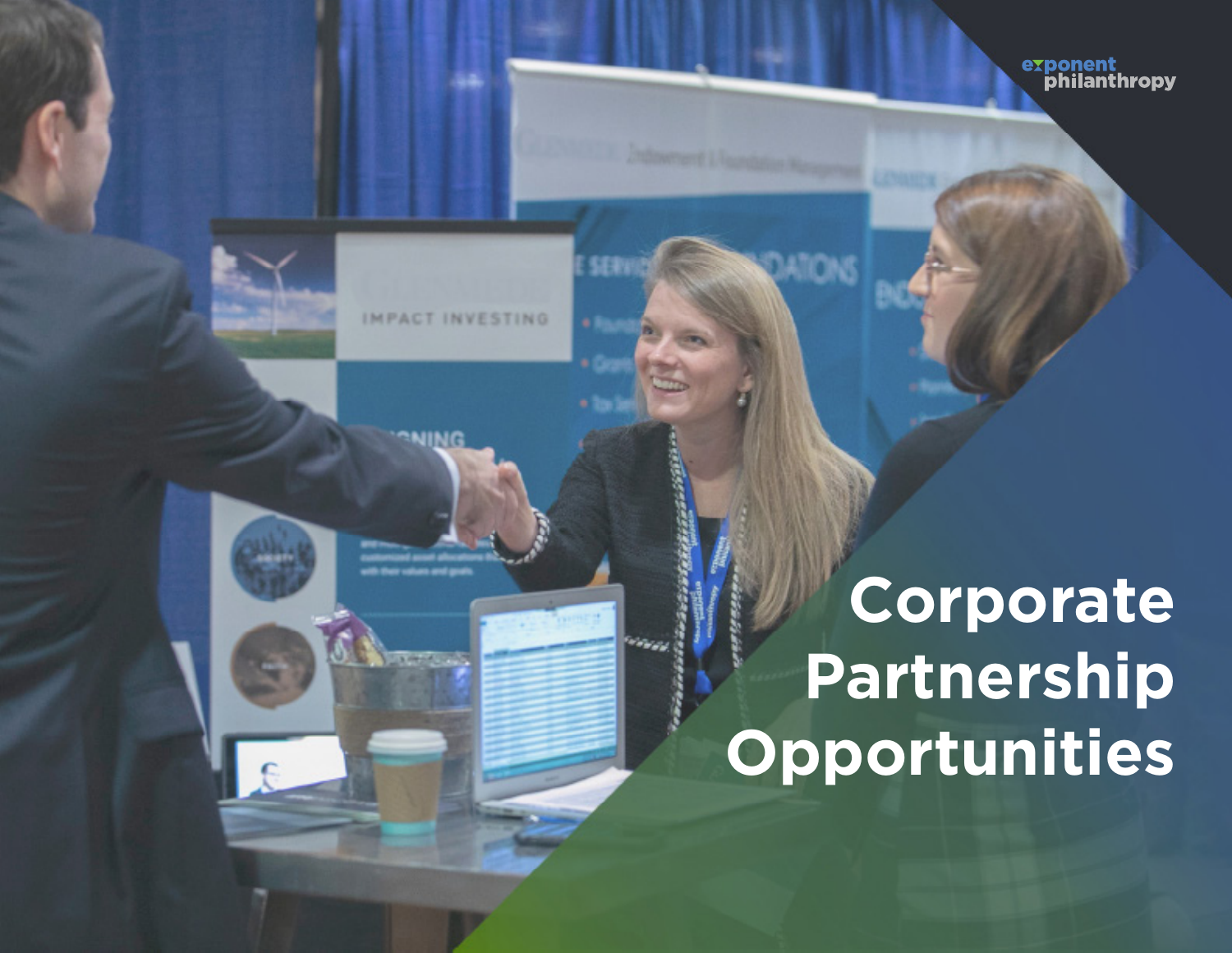## **Elevate Your Leadership Position by Supporting and Partnering with the Nation's Largest Philanthropic Association**

Exponent Philanthropy is the country's largest association of funders. With nearly 1,800 members, we are the only association dedicated to serving foundations with few or no staff, philanthropic families and individual donors.

Our vibrant network has in common lean operations and a style of philanthropy motivated by personal passion, community needs, and the strong desire for better outcomes. We provide high-quality and cost-effective programs, resources and connections that maximize our members' dollars and time for the benefit of diverse communities and causes.

 $cc$ 

Our partnership with Exponent Philanthropy gives us the opportunity to stay current on industry information and trends while sharing our knowledge with a very engaged membership."

**Nina Cohen Director, Endowment and Foundation Advisory, Glenmede; Platinum Level Sustaining Partner**

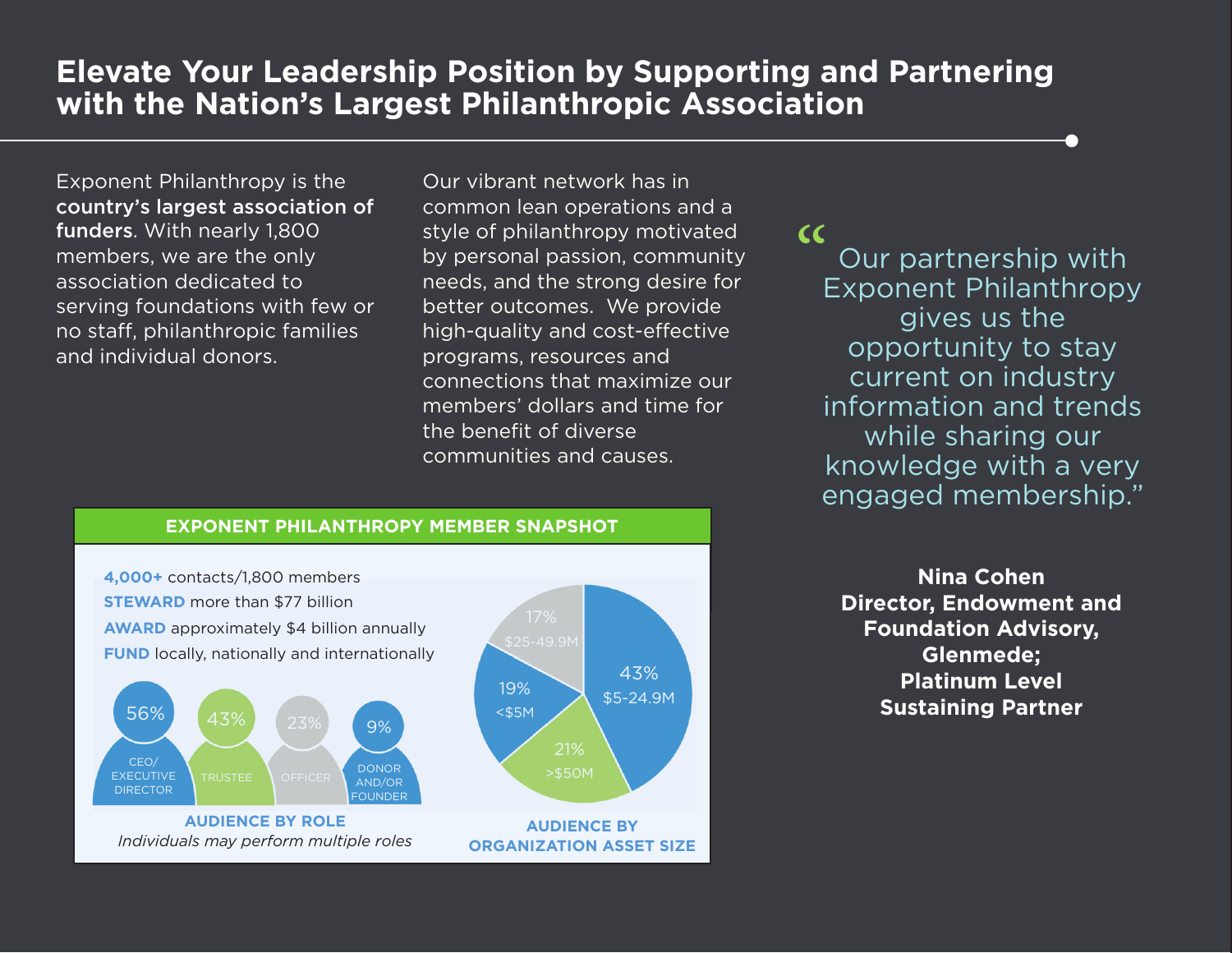# **Partner**s**hip Opportunities**

Our partnership opportunities offer a wide range of benefits and an unparalleled chance to showcase your expertise before the largest segment of the philanthropic community: those who give with few or no staff.

## **MEMBERS BY USE OF CONSULTANTS**

- ▶ 91% Pay for accounting services
- ▶ 87% Use financial advisors
- ▶ 50% Pay for legal services
- ▶ 34% Use consultants (other than accounting and legal)

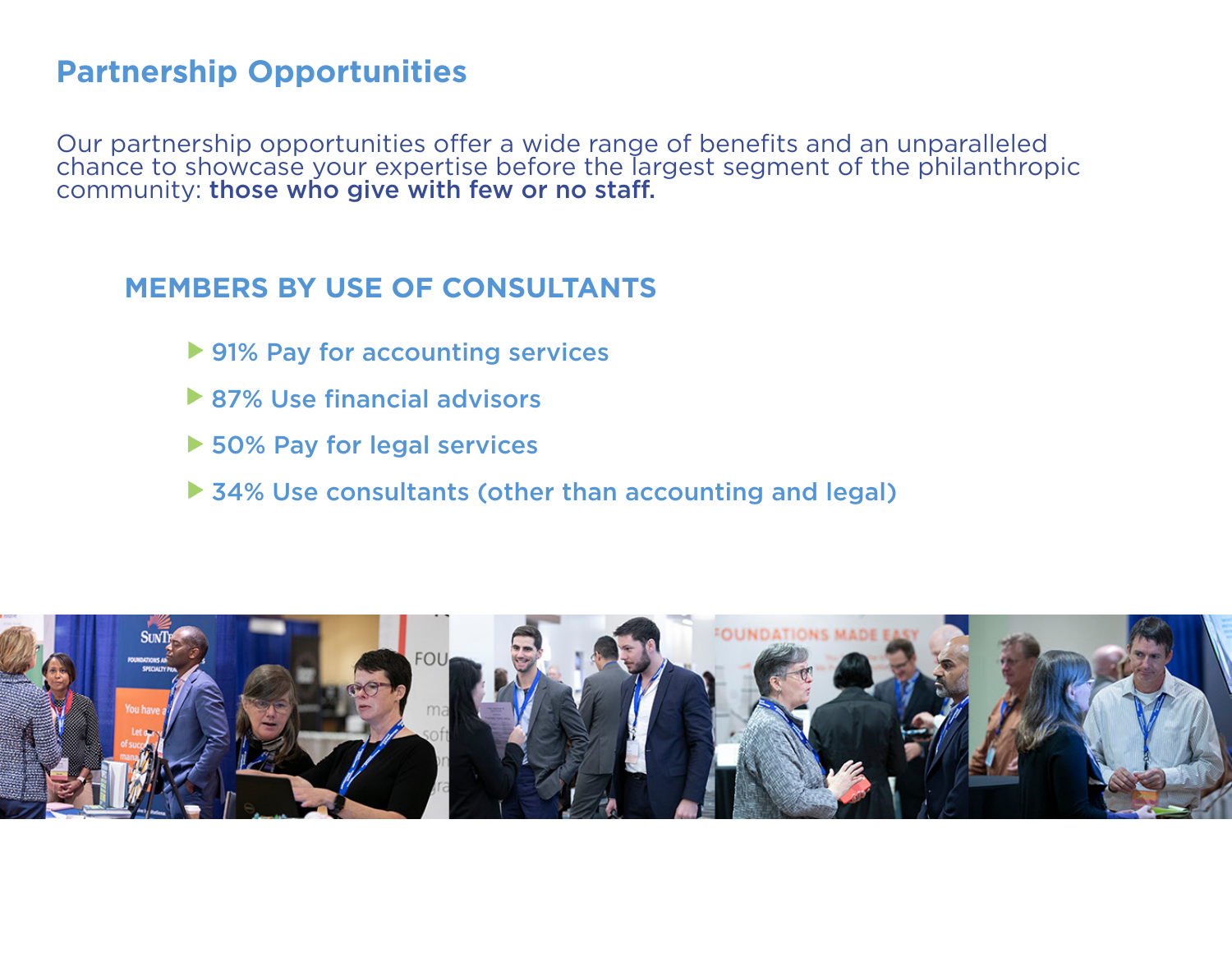### **Sustaining Partnership Program**

### **A Partnership Level to Match Your Desired Impact**

Support Exponent Philanthropy's mission while showcasing your brand and expertise in multiple ways throughout a two-year period. We strive to create customized, mutually beneficial and longstanding partnerships with key stakeholders in the philanthropic community.

### **The Sustaining Partnership Program offers:**

- Strong relationships with various professionals who serve funders resulting in more business referrals
- Prominent placement in Exponent Philanthropy's faculty pool for events and educational programs
- Deeper relationships with Exponent Philanthropy's members and other philanthropic leaders
- Enhanced position as a thought leader and expert in the philanthropic sector
- Customized benefits to meet your unique business goals.

#### **DIFFERENT LEVELS TO REACH YOUR GOALS**

Sustaining partnerships require a two-year commitment payable in two annual installments.

> **PLATINUM SUSTAINING PARTNER** \$50,000/year

#### **GOLD SUSTAINING PARTNER** \$25,000/year

#### **SILVER SUSTAINING PARTNER**

\$10,000/year Benefits at this level and above may be customized based on business goals.

#### **PROVISIONAL PARTNER**

\$5,000/year

An Introduction to the Sustaining Partnership Program! Take advantage of the opportunity to experience a preview of program benefits for one year only. After the one year experience, companies are encouraged to commit to the program at a higher level for continuation of benefits and deeper engagement.

#### **PROFESSIONAL PARTNER**

\$2,500/year For firms with 5 or fewer principals or director-level equivalents (two-year commitments are rewarded with a 10% discount): or \$780/year for sole practitioners.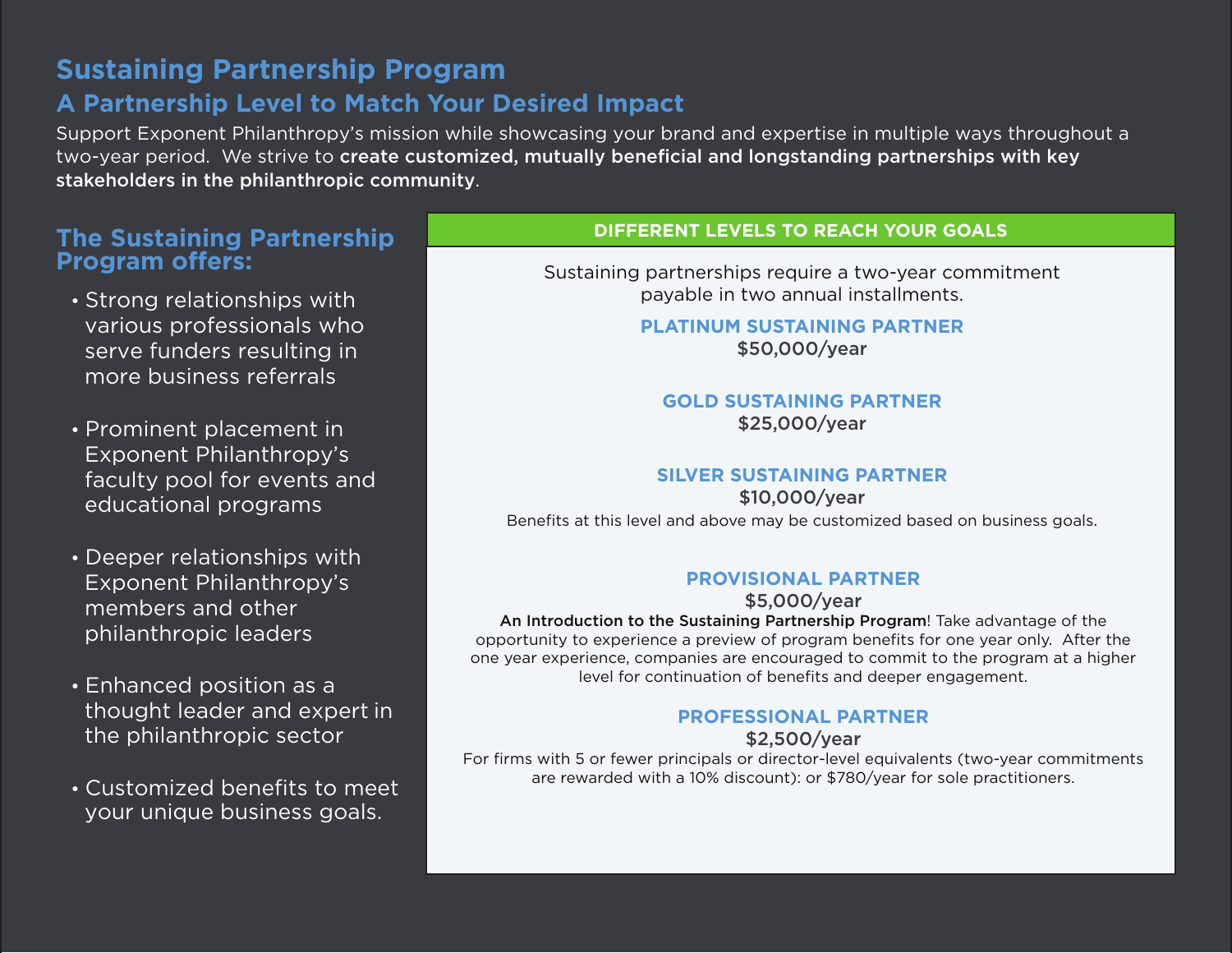# **Exponent Philanthropy's Sustaining Partnership Program Benefits**

| <b>Benefits</b>                                                                                                                                                                                                                                                                  | Platinum Level Gold Level |                | <b>Silver Level</b> | <b>Provisional</b><br><b>Partner</b><br>Level | Professional<br><b>Partner</b>                              |
|----------------------------------------------------------------------------------------------------------------------------------------------------------------------------------------------------------------------------------------------------------------------------------|---------------------------|----------------|---------------------|-----------------------------------------------|-------------------------------------------------------------|
| THOUGHT LEADERSHIP & VIRTUAL LEARNING                                                                                                                                                                                                                                            |                           |                |                     |                                               |                                                             |
| Guaranteed speaking engagements                                                                                                                                                                                                                                                  | $\overline{4}$            | $\overline{2}$ | $\mathbf{1}$        | $\mathbf{1}$                                  | Contingent upon<br>programming needs,<br>demand and timing. |
| Firm representatives added to Faculty Pool and<br>given priority consideration for additional speaking<br>opportunities that arise during term of agreement<br>(these are not guranteed and dependent upon<br>programming, demand from members &<br>composition of faculty pool) | $\times$                  | X              | X                   | X                                             | X                                                           |
| Access to contribute content to Exponent<br>Philanthropy's blog                                                                                                                                                                                                                  | X                         | X              | X                   | X                                             | $\times$                                                    |
| Access to share links to articles and other thought<br>leadership pieces in Exponent Philanthropy's<br>corporate partner electronic newsletter                                                                                                                                   | $\times$                  | X              | X                   | $\times$                                      |                                                             |
| <b>MEMBER ENGAGEMENT &amp; NETWORKING</b>                                                                                                                                                                                                                                        |                           |                |                     |                                               |                                                             |
| Online access to member-only content (does not<br>include access to the member directory) for<br>internal educational purposes                                                                                                                                                   | $\mathsf X$               | X              | $\times$            | 3-months                                      | $\times$                                                    |
| Firm representative(s) added to the Directory of<br><b>Advisors</b>                                                                                                                                                                                                              | $\times$                  | $\times$       | $\times$            | $\times$                                      | $\times$                                                    |
| Exponent Philanthropy staff will refer to company<br>as a resource when working with members who<br>call in to Exponent Philanthropy's Q&A service                                                                                                                               | $\times$                  | $\times$       | X                   | X                                             | $\times$                                                    |
| Extend non-Exponent Philanthropy member clients   X<br>a \$100 discount in the initial year of a new<br>Exponent Philanthropy Signature membership.<br>Applicants must meet Exponent Philanthropy<br>membership criteria.                                                        |                           | $\times$       | X                   | X                                             | $\times$                                                    |
| <b>GENERAL BRAND RECOGNITION</b>                                                                                                                                                                                                                                                 |                           |                |                     |                                               |                                                             |
| Partner Recognition in/on the following:                                                                                                                                                                                                                                         |                           |                |                     |                                               |                                                             |
| Remo - Exponent Philanthropy's virtual platform,<br>during all events                                                                                                                                                                                                            | X                         |                |                     |                                               |                                                             |
| Weekly eblast to members                                                                                                                                                                                                                                                         | $\times$                  | X              | X                   | X                                             | $\times$                                                    |
| Corporate partner page                                                                                                                                                                                                                                                           | X                         | X              | X                   | X                                             | X                                                           |
| Electronic corporate partner newsletter                                                                                                                                                                                                                                          | $\times$                  | $\times$       | $\times$            | X                                             | $\times$                                                    |
| Essentials, Exponent Philanthropy's quarterly<br>publication                                                                                                                                                                                                                     | X                         | X              | X                   | X                                             | $\times$                                                    |
| Foundation Operations & Management Report                                                                                                                                                                                                                                        | X                         | $\times$       | $\times$            | $\times$                                      | $\times$                                                    |
| Advertising in Foundation Operations &<br>Management Report                                                                                                                                                                                                                      | Full-Page                 | Half-Page      | Half-Page           | Half-Page Black<br>and White                  |                                                             |
| <b>ANNUAL CONFERENCE</b><br>(Packages are customized at the Platinum, Gold<br>& Silver levels and include the benefits below)                                                                                                                                                    |                           |                |                     |                                               |                                                             |
| Video placement on conference website                                                                                                                                                                                                                                            | 2-minutes                 | 1-minute       | 1-minute            |                                               |                                                             |
| Access to host Dine Arounds to connect<br>with attendees, with marketing support from<br><b>Exponent Philanthropy</b>                                                                                                                                                            | X                         | X              | X                   |                                               |                                                             |
| Access to one exhibit booth                                                                                                                                                                                                                                                      | $\times$                  | $\times$       | X                   |                                               |                                                             |
| Recognition on conference website                                                                                                                                                                                                                                                | $\mathsf X$               | $\mathsf X$    | X                   |                                               |                                                             |
| Complimentary full conference registrations                                                                                                                                                                                                                                      | 3                         | $\overline{2}$ | $\overline{2}$      |                                               |                                                             |